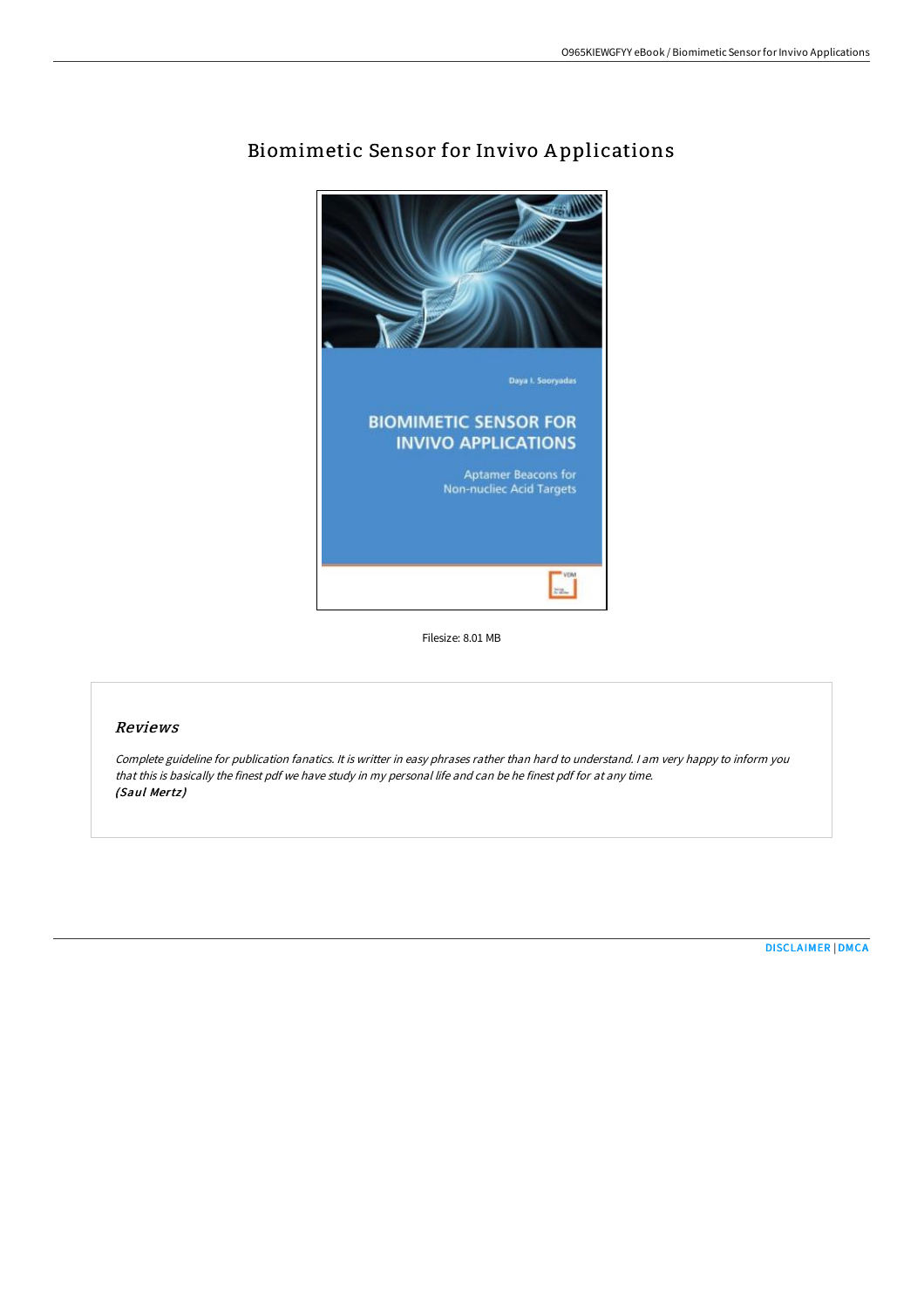#### BIOMIMETIC SENSOR FOR INVIVO APPLICATIONS



Condition: New. Publisher/Verlag: VDM Verlag Dr. Müller | Aptamer Beacons for Non-nucliec Acid Targets | The development of sensitive specific devices (e.g., molecular sensors) for the detection, diagnosis and monitoring of diseases, drug discovery, environmental detection of pollutants and/or biological agents has been an active area of research. A molecular sensor is a biomolecule or biomimetic molecule that performs two distinct functions in detecting target molecules. The sensor molecule recognizes a target molecule and specifically binds to it. This specific binding generates a signal in response to the event of target binding that can be then detected. The long term vision of this thesis research work is to develop a specific recognition ligand for detecting proteins in living cell. The purpose of this research is to develop method for designing and engineering nucleic acid molecules, aptamer molecules that are capable of functioning like molecular beacons, except that they respond to nonnucleic acid molecules. The aptamer beacon concept can be generalized to the detection of different types of molecules/proteins such as small molecules (e.g. glucose) or large molecules. | Format: Paperback | Language/Sprache: english | 92 pp.

- B Read Biomimetic Sensor for Invivo [Applications](http://albedo.media/biomimetic-sensor-for-invivo-applications.html) Online
- B Download PDF Biomimetic Sensor for Invivo [Applications](http://albedo.media/biomimetic-sensor-for-invivo-applications.html)